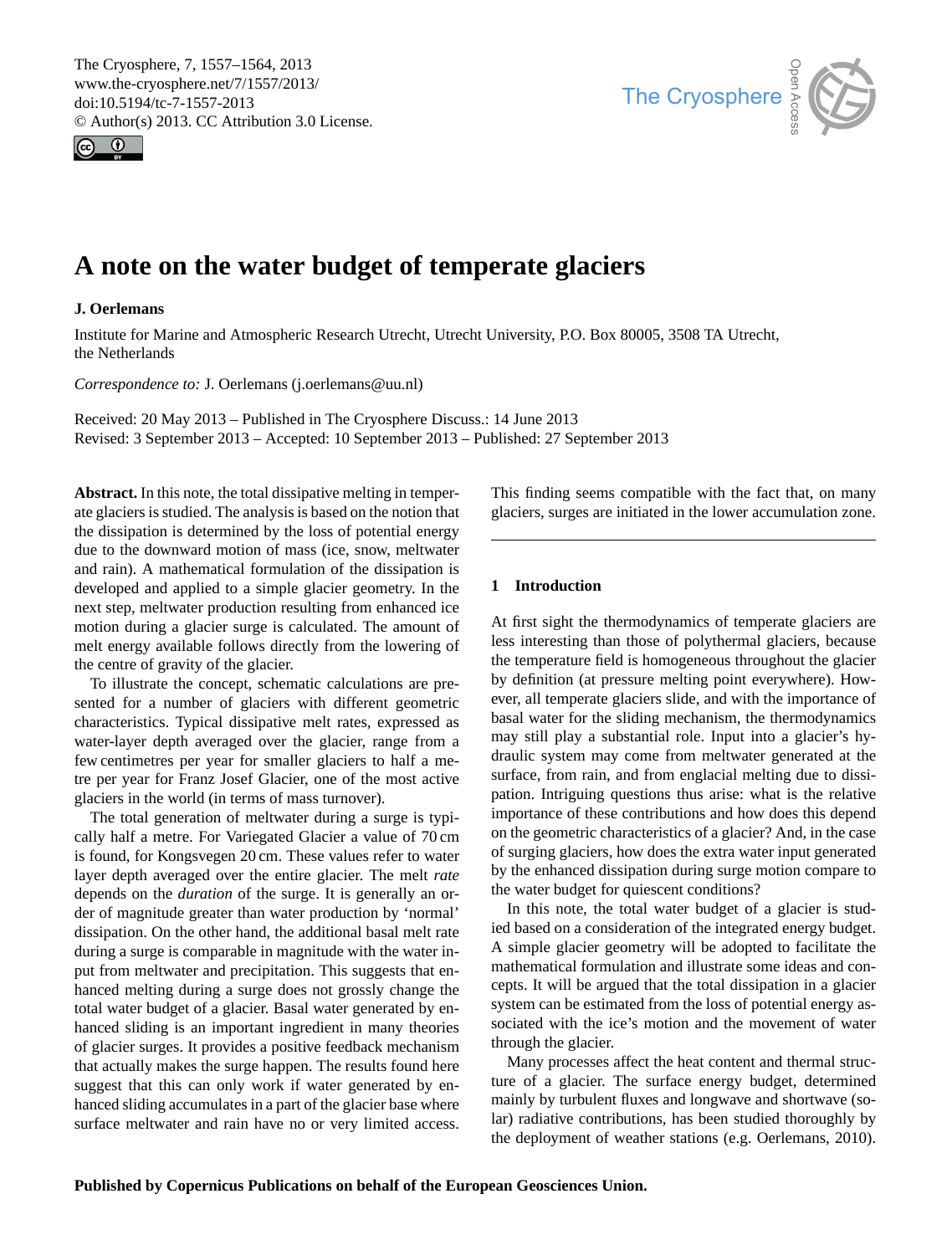When the surface energy flux is positive and the glacier surface is at the melting point, melting will occur and the meltwater can either enter the glacier's hydraulic system or refreeze when it penetrates cold firn. Generally speaking, for the present study the relevance of energy exchange at the glacier surface is twofold: (i) due to the refreezing process, most glaciers in the world are temperate or near-temperate; (ii) meltwater is produced in large amounts.

Basal and englacial processes affecting the heat budget of a glacier are harder to study, because observational data are very scarce. There is dissipation by internal deformation, sliding and running water. For a temperate glacier, heating implies melting of ice. It is therefore possible to estimate the meltwater production from the release of potential energy. Mass added at the glacier surface by the accumulation process leaves the glacier again at the glacier snout, and the associated loss of potential energy can be calculated from purely geometric considerations. When the interest is in the total dissipation within the glacier system, this is much easier than integrating the product of stress and stain rate tensors over the entire ice body.

It should be noted that, for some glaciers in extremely dry climatic conditions, sublimation/evaporation at the glacier surface can be significant. However, for most temperate glaciers, the amount of mass involved in sublimation and evaporation is very small compared to the total mass turnover. Therefore, the approach sketched above should be valid for most temperate glaciers.

The idea of estimating dissipative meltwater production from the loss of potential energy can also be applied to surging glaciers. When a glacier surges, the centre of gravity is lowered and there is a loss of potential energy which is not related to the exchange of mass with the environment. When a surge occurs in a fixed time span, the average water production over that time span due to the surge can be calculated and compared to the water production related to the mass throughput mentioned above, or to the input of surface melt water and rain.

#### **2 Dissipative water production**

The flow of water through a temperate glacier is a complex process (e.g. Fountain and Walder, 1998; Jansson et al., 2003), with many different mechanisms working in a system that is basically driven by the seasonal cycle in the water input at the surface. Possible pathways of water through a glacier system are shown in Fig. 1. The various sources of water, including dissipative melting due to strain and sliding, are indicated schematically.

Admittedly, the approach taken here will not shed light on the details of water transport through the glacier body, but merely provide estimates of the various components of the total water budget.



Water from melting and rain enters the glacier by penetration in the firn, or through crevasses and moulins. Water is also produced through dissipative melting by strain (dashed red curve) and sliding (solid red curve). Possible pathways of water through the system are indicated schematically. Transport can be through arborescent englacial channels, and, at the glacier base, linked cavities and **Fig. 1.** Components of the mass/water budget of a glacier system. subglacial conduits. All mass is assumed to leave the glacier at the glacier snout.

The water budget of a glacier can be formulated as

$$
\frac{dW}{dt} = M + R + D - Q,\tag{1}
$$

where *W* is the total amount of water in the glacier, *M* and R are the fluxes of meltwater and rain that enter the glacier and do not refreeze,  $D$  is the production of water by dissipation and  $Q$  is the runoff at the glacier terminus. The relative magnitude of the various terms depends on the time scale considered. When viewed over a year, the storage term will be small, but it may be large for periods of days or weeks.

The basic idea to be explored in this paper is that the total production of meltwater can be calculated from a consideration of the energy budget of a glacier, and then compared with the other water inputs. The total dissipation can be estimated from the loss of potential energy associated with the motion of ice and water. The first attempt to use such an approach to estimate dissipative heating was made by Oerlemans and Jonker (1985).

The total potential energy  $P$  of a glacier is defined as

$$
P = g \int_{\text{space}} \mu \rho z \, \text{d}x \, \text{d}y \, \text{d}z. \tag{2}
$$

Here  $\mu = 1$  when a point in space  $(x, y, z')$  is ice, otherwise  $\mu = 0$ . Furthermore,  $\rho$  is ice density and g is the acceleration of gravity. If we assume that the ice density is constant, the total potential energy of a glacier can also be written as:

$$
P = MgZ,\tag{3}
$$

where  $M$  is the total mass of the glacier and  $Z$  is the height of the geometric centre of gravity. When a glacier is in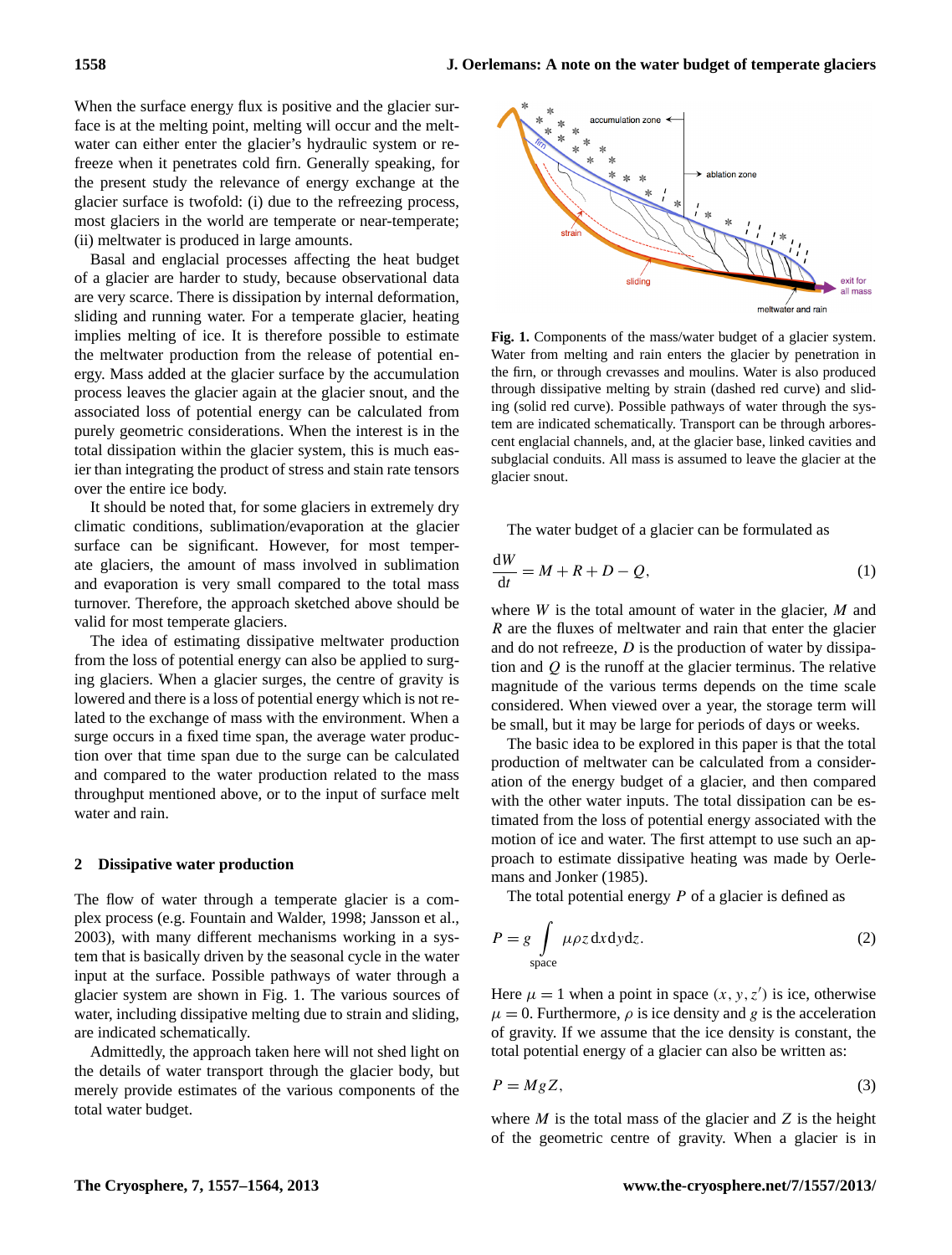steady state, P does not change, because the mass leaving the glacier is replaced by accumulation. However, the dissipation is determined by the loss of potential energy associated with the net downward movement of all the ice particles. As we will see in the next section, for a simplified geometry it is possible to calculate the production of meltwater associated with this. To obtain a feeling for an order of magnitude, one may calculate the amount of ice  $q$  that can be melted by dissipation when a block of ice having a mass  $m$  travels downwards over a vertical distance  $\Delta z$ :

$$
\frac{q}{m} = \frac{g \Delta z}{L_m}.\tag{4}
$$

Here  $L_m$  is the latent heat of fusion (334 kJ kg<sup>-1</sup>). Taking  $g = 9.8 \text{ m s}^{-2}$  and  $\Delta z = 1000 \text{ m}$ , we find that  $q/m = 0.029$ , so one may state that a few % of the mass involved in the glacier motion can be melted by dissipative heating.

Most of the meltwater from seasonal snow on a glacier which melts in spring/summer will enter the glacier's hydraulic system. The same applies to rain, which is mainly drained through the glacier rather than over the surface (e.g. Fountain and Walder, 1998). The frictional heating involved when this water finds its way to the glacier front should be taken into account in the total energy budget. 4 the surge are indicated by black dots.

## **3 Application to a simple geometry**

We consider the representation of a glacier by a rectangular block of ice of constant width and constant thickness  $H$ , lying on a bed with a constant slope s (Fig. 2). The bed is given by:

$$
b(x) = b_0 - sx,\t\t(5)
$$

where  $b_0$  is the bed elevation at the glacier head. The precipitation rate (snow plus rain) is assumed to be a linear function of altitude according to

$$
\dot{p} = \dot{p}_0 + \gamma h,\tag{6}
$$

where  $\dot{p}$  is the precipitation rate [kg m<sup>-2</sup> s<sup>-1</sup>],  $\dot{p}_0$  is the precipitation rate at sea level,  $\gamma$  is the altitudinal precipitation gradient [kg m<sup>-3</sup> s<sup>-1</sup>], and h is the surface elevation. For convenience,  $\gamma$  will also be expressed later in m a<sup>-1</sup> km<sup>-1</sup>.

For the geometry outlined above, the mean annual precipitation on the glacier is given by

$$
\dot{p}_{\text{ann}} = \frac{1}{L} \int_{0}^{L} \dot{p}(x) dx = \frac{1}{L} \int_{0}^{L} \dot{p}_{0} + \gamma (b_{0} - sx + H) dx
$$

$$
= \dot{p}_{0} + \gamma (b_{0} + H_{\text{m}}) - \frac{1}{2} \gamma s L. \tag{7}
$$

Various assumptions can be made about the loss of potential energy related to ablation. Ice melts at the surface but



surge. The centres of gravity before  $(b)$  and after  $(a)$  the surge are 3 profile represents the geometry after a surge. The centres of gravity before (*b*) and after (*a*) **Fig. 2.** Simple geometry for the glacier model used in this study (solid line). The dashed profile represents the geometry after a indicated by black dots.

then finds its way into the glacier. Most of the kinetic energy associated with the running water in the hydraulic system will be dissipated within the glacier to melt additional ice (for instance at the tunnel walls and at the ice–bed interface). The kinetic energy of the river outflow at the glacier snout is negligible (imagine the speed of a water particle after being accelerated over a 1000 m vertical distance without any friction). It is thus natural to assume that the loss of potential energy is proportional to  $(h - b<sub>L</sub>)$ , where  $b<sub>L</sub>$  is the height of the bed at the glacier front. Most of the rain falling on glaciers is not drained supraglacially, but quickly finds its way into the internal hydraulic system and contributes to the englacial dissipative melting. In a way this simplifies the formulation of the total dissipation, because it is not necessary to consider snow accumulation and rain separately.

When the model glacier is in steady state, the total dissipation related to mass throughput is thus given by:

$$
\dot{P}_{\rm p} = g \int_{0}^{L} \dot{p}(x)h(x) - b_{L} \, dx
$$
\n
$$
= g \int_{0}^{L} \dot{p}_0 + \gamma (b_0 - sx + H)(H - sx + sL) \, dx
$$
\n
$$
= g \left[ \dot{p}_0 + \gamma (b_0 + H)(H + sL)L - \frac{1}{2}s(\dot{p}_0 + \gamma b_0 + 2\gamma H)L^2 + \frac{1}{6}\gamma s^2 L^3 \right].
$$
\n(8)

If  $\dot{P}_{\rm p}$  is divided by the latent heat of fusion  $L_{\rm m}$ , by the glacier length, and by the density of water, the mean specific meltwater production by dissipation is obtained in m of water equivalent:

$$
\dot{m}_{\text{dis}} = \frac{\dot{P}_{\text{p}}}{\rho_{\text{w}} L L_{\text{m}}}.
$$
\n(9)

#### **www.the-cryosphere.net/7/1557/2013/ The Cryosphere, 7, 1557[–1564,](#page-0-0) 2013**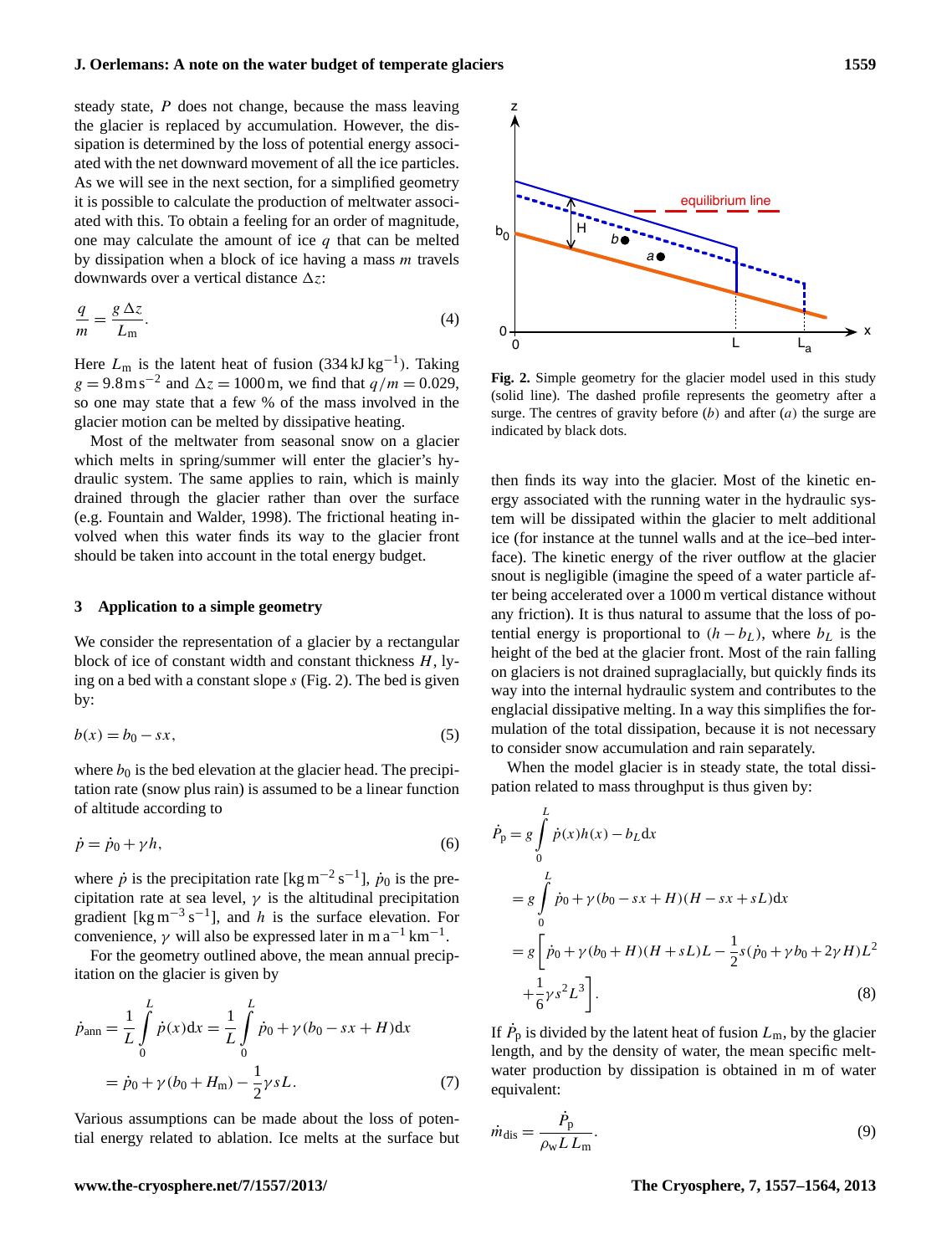

gradient (labels in m a<sup>-1</sup> km<sup>-1</sup>). Parameter values:  $b_0 = 2000$ m,  $p_0 = 1000 \,\mathrm{m} \,\mathrm{a}^{-1}, s = 0.1.$ **Fig. 3.** Mean dissipative melting, averaged over the glacier, as a function of glacier length for different values of the precipitation

€ € bed slope, characteristic ice thickness and glacier length are The dissipative meltwater production can now be calculated as a function of, for instance, glacier length. However, mean not independent. It is thus meaningful to invoke a relation between these quantities, for example (Oerlemans, 2011, p. 19– 21):

$$
H_{\rm m} = \frac{\alpha_{\rm m} L^{1/2}}{1 + \nu s},\tag{10}
$$

where  $\alpha_{\rm m} \approx 3 \,\rm m^{1/2}$  and  $\nu \approx 10$  (a dimensionless constant). In Eq. (10),  $H_m$  is the mean thickness of the glacier, which is now identified with  $H$  as used in the simple geometry of Fig. 2.

In Fig. 3,  $\dot{m}_{\text{dis}}$  is plotted as a function of L for different values of the precipitation gradient  $\gamma$ . Other parameter values are:  $b_0 = 2000 \text{ m}, p_0 = 1 \text{ m a}^{-1}, s = 0.1$ . This value of s implies a gently sloping glacier; for  $L = 20$  km, the front of the glacier would be at sea level. Note that  $L$  is prescribed, and not calculated in relation to a climatic forcing.

First of all, it can be noted that dissipative production of meltwater ranges from a few cm per year for smaller glaciers to over 10 cm per year for larger glaciers in a climate with a large precipitation gradient. It should be stressed that the higher values for  $\gamma$  used here ( $\gamma = 0.5$  and 1 m a−<sup>1</sup> km−<sup>1</sup> ) are not uncommon. In the glacier regions in southern Norway, for instance, typical values are between 0.5 and 1.2 m a−<sup>1</sup> km−<sup>1</sup> (Østrem et al., 1988; Oerlemans, 1992; Jansson et al., 2007). Similar values are found in the Alps (e.g. Sevruk, 1997).

In Fig. 4 the result of the theoretical analysis is shown from a different perspective. Now the bed slope is varied for a given glacier length (5, 10 and 20 km). The altitudinal range



(solid lines, scale at right) as a function of bed slope, for three values of the glacier length as indicated in the figure. **Fig. 4.** Ice thickness (dashed, scale at left) and dissipative melt rate

has been limited to  $2000 \text{ m}$  (recalling that  $b_0 = 2000 \text{ m}$ ). Precipitation parameters in this case are:  $p_0 = 1$  ma<sup>-1</sup> and  $\gamma = 0.75 \,\mathrm{m}\,\mathrm{a}^{-1}\,\mathrm{km}^{-1}$ .

For a given glacier length, the dissipative melt rate always increases with the slope. For a constant precipitation rate the increase would be linear, but with precipitation depending on height the increase is greater. Steeper glaciers are less thick (dashed lines in Fig. 3), but this only partly compensates for the effect of a wider altitudinal range. Altogether the differences are substantial. For instance, with a bed slope of 0.1, the dissipative melt rate for a 20 km-long glacier is about five times greater than for a 5 km-long glacier.

table one may conclude that a typical dissipative melt rate In Table 1, values for  $\dot{m}_{\text{dis}}$  for some real glaciers are given, based on rough estimates of the geometric characteristics. The quantity  $s$  is taken as the mean glacier slope. Franz Josef Glacier has by far the largest dissipative melting, which is not surprising in view of the enormous mass turnover of this glacier and its relative steepness. In contrast, a small steep glacier like the Dammagletscher in Switzerland has a dissipative melt rate of only a few centimetres per year. From the is 0.1 m a−<sup>1</sup> , but that values vary over at least one order of magnitude. It is clear that the dissipative melt rate is much smaller than the water input at the glacier surface.

The equations used so far to estimate dissipative heating are applicable for a simple glacier geometry. However, the procedure can easily be generalized for any glacier geometry. When the surface topography and the spatial distribution of precipitation is known, it is possible to calculate the total loss of potential energy from the mass throughput.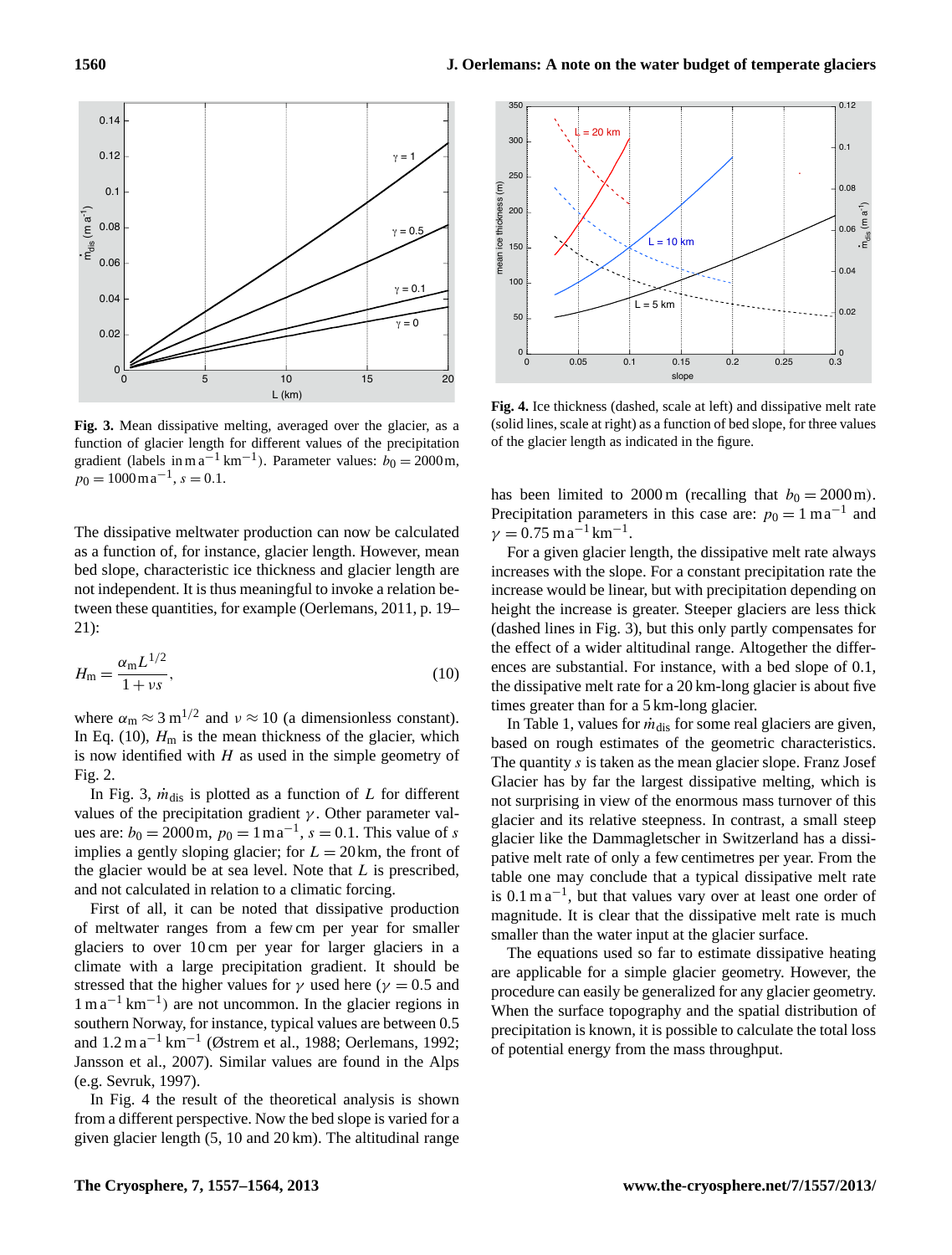**Table 1.** Characteristic values of geometry and precipitation regime for some glaciers, and the calculated mean dissipative melt rate (last column). Data estimated from Swisstopo (Dammagletscher and Rhonegletscher), Anderson et al. (2006) (Franz Josef Glacier), Andreassen and Windsvold (2012) (Nigardsbreen), Björnsson et al. (2003) (Breidamerkurjökull), Van Pelt et al. (2012) (Nordenskiöldbreen).

| Glacier                              | L<br>(km) | $b_0$<br>(m) | S     | $p_0$<br>$(m a^{-1})$ | $(m a^{-1} km^{-1})$ | $m_{\text{dis}}$<br>$(m a^{-1})$ |
|--------------------------------------|-----------|--------------|-------|-----------------------|----------------------|----------------------------------|
| Dammagletscher<br>(Switzerland)      | 1.7       | 3400         | 0.5   | 0.5                   | 0.75                 | 0.025                            |
| Rhonegletscher<br>(Switzerland)      | 7.5       | 3500         | 0.16  | 0.5                   | 0.75                 | 0.040                            |
| Franz Josef Glacier<br>(New Zealand) | 11.5      | 2800         | 0.22  | 5.0                   | 0.4                  | 0.49                             |
| Nigardsbreen<br>(Norway)             | 10.5      | 1800         | 0.15  | 2.3                   | 1.2                  | 0.23                             |
| Breidamerkurjökull<br>(Iceland)      | 40        | 850          | 0.025 | 2.0                   | 1.5                  | 0.17                             |
| Nordenskiöldbreen<br>(Svalbard)      | 20        | 900          | 0.045 | 0.25                  | 0.25                 | 0.0071                           |

## **4 Application to surging glaciers**

In this section the theory is expanded to include the effect of a glacier surge on the total dissipation. Observations of surging glaciers have shown that the surge characteristics vary widely. First of all there is the duration of the surge, which varies from one year or less (glaciers in steeper Alpine terrain; e.g. Osipova and Tsvetkov, 1991; Mayer et al., 2011) to up to 10 yr (large and relatively flat glaciers in Svalbard; e.g. Melvold and Hagen, 1998; Sund et al., 2009). The duration of the quiescent phase depends first of all on the climate. Glaciers in wetter climates gain mass in the accumulation area more rapidly, which normally implies a shorter surge cycle.

Basal water plays a central role in the surge mechanism, but observations have not been conclusive about where it comes from. A surge (or mini-surge) can be due to the release of water stored englacially/subglacially or supplied within a short period due to strong ablation or intense rainfall. On many glaciers it has been observed that enhanced water input leads to enhanced ice velocities during a limited period of time (e.g. Iken and Bindschadler, 1986; Anderson et al., 2004; Van de Wal et al., 2008). Large glaciers in Svalbard show sudden accelerations in flow even during winter (Dunse et al., 2011), and these can only be explained by water which suddenly finds its way to a larger area of the glacier bed and facilitates sliding by increasing water pressures.

In some theories of glacier surges, there is a crucial role for water generated by the surging process itself, i.e. caused by frictional heating related to strongly enhanced sliding (Budd, 1975; Kamb et al., 1985; Sharp, 1988; Fowler et al., 2001; Van Pelt and Oerlemans, 2012). It is unclear how large the supply of water from this dissipation process is in relation to the supply of melt water and rain. This is the central question to be investigated now.

During a surge the centre of gravity of a glacier is lowered, irrespective of whether the surge involves a frontal advance or is just a thinning of the upper part and a thickening of the lower part of the glacier. Here we simply assume that during a surge the glacier advances and increases its length by a certain fraction. The post-surge state then has a smaller characteristic ice thickness and a greater length, determined by the conservation of mass (Fig. 2).

A formulation for the change in potential energy during a surge is now derived. First we note that the centre of gravity is at height

$$
Z = b_0 - \frac{sL}{2} + \frac{H}{2}.
$$
 (11)

Since we assume that mass is conserved, the net balance is zero. This implies (suffix "b" for *before surge*, suffix "a" for *after surge*):

$$
H_{\rm b} L_{\rm b} = H_{\rm a} L_{\rm a}.\tag{12}
$$

Writing  $L_a = \lambda L_b$ , where  $\lambda$  is a dimensionless constant, we thus have

$$
Z_b = b_0 - \frac{sL_b}{2} + \frac{H_b}{2},\tag{13}
$$

$$
Z_{\rm a} = b_0 - \frac{sL_{\rm a}}{2} + \frac{H_{\rm a}}{2} = b_0 - \frac{s\lambda L_{\rm b}}{2} + \frac{H_{\rm b}}{2\lambda},\tag{14}
$$

so for the change in potential energy we find:

$$
\Delta P = gM(Z_{\rm a} - Z_{\rm b}) = -gM\left[\frac{sL_{\rm b}}{2}(\lambda - 1) + \frac{H_{\rm b}}{2}(1 - \frac{1}{\lambda})\right], (15)
$$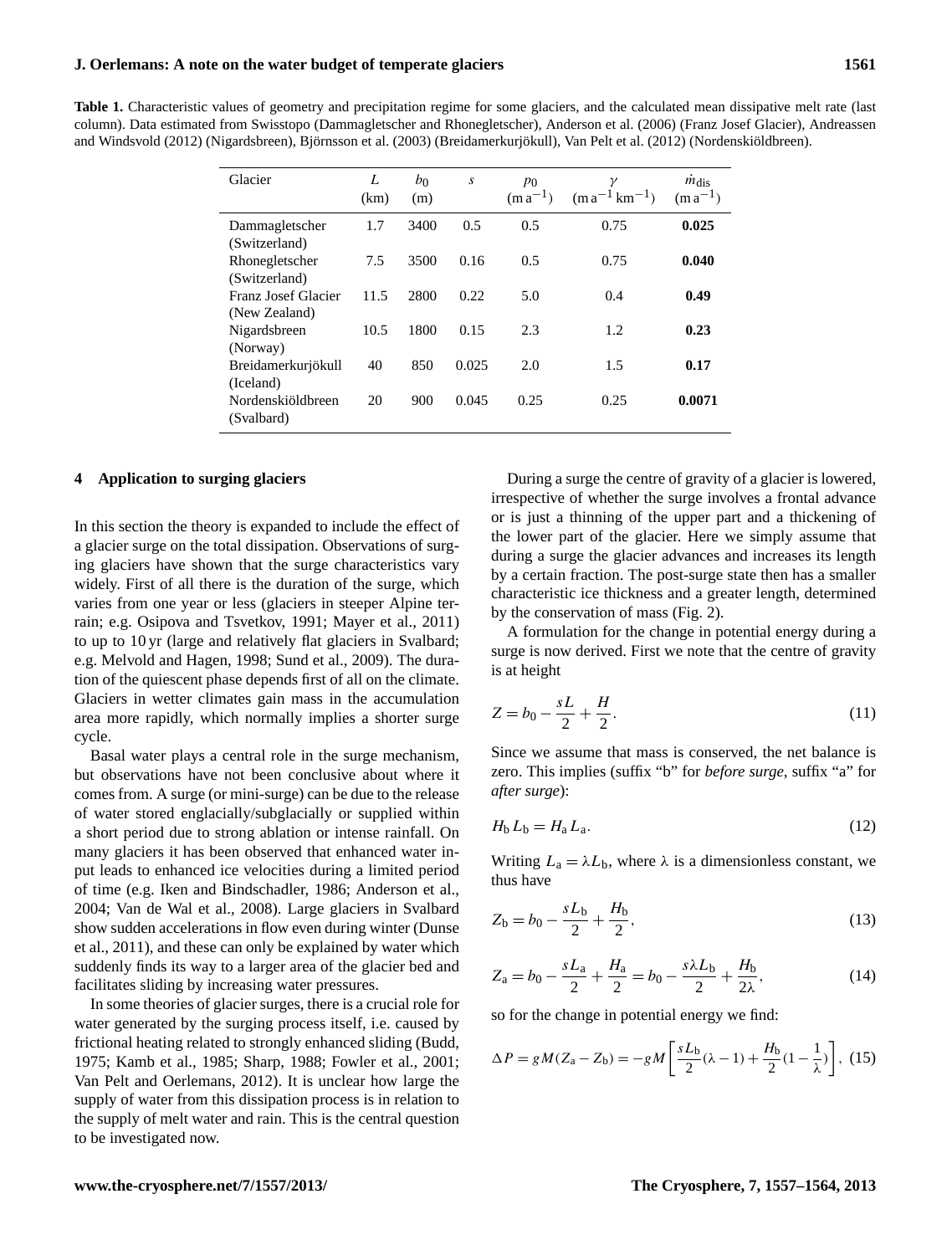**Table 2.** Estimated melt rates for four surging glaciers. In the first four columns some characteristics are given. Note that the mean slope of these glaciers differs widely. In the last column, the dissipative melt rate due to surging is compared to the dissipative melt rate implied by the regular mass turnover. Note that the surging melt rate has the same order of magnitude as the precipitation rate  $(\dot{p}_{ann})$ . Input data from Kamb et al. (1985) (Variegated Glacier), Björnsson et al. (2003) (Tungnaárjökull and Leirufjarjökull), Melvold and Hagen (1998) (Kongsvegen).

| Glacier                      | L<br>(km) | $\boldsymbol{S}$ | T<br>(a) | λ    | $\dot{p}_{\rm ann}$<br>$(m a^{-1})$ | $m_{\text{dis}}$<br>$(m a^{-1})$ | $m_{\text{sur}}$<br>(m) | $m_{\text{sur}}$<br>$(m a^{-1})$ | $\dot{m}_{\rm sur}/\dot{m}_{\rm dis}$ |
|------------------------------|-----------|------------------|----------|------|-------------------------------------|----------------------------------|-------------------------|----------------------------------|---------------------------------------|
| Variegated Glac.<br>(Alaska) | 20        | 0.094            | 0.7      | 1.1  | 1.71                                | 0.103                            | 0.696                   | 0.994                            | 9.65                                  |
| Leirufjarjökull<br>(Iceland) | 5         | 0.130            | 0.5      | 1.2  | 1.08                                | 0.022                            | 0.431                   | 0.862                            | 39.2                                  |
| Tungnaárjökull<br>(Iceland)  | 35        | 0.024            | 0.3      | 1.06 | 1.88                                | 0.059                            | 0.520                   | 1.732                            | 29.4                                  |
| Kongsvegen<br>(Norway)       | 29        | 0.018            | 5        | 1.06 | 0.35                                | 0.0061                           | 0.191                   | 0.038                            | 6.23                                  |

where  $M$  is the total mass of the glacier.

The amount of water generated during the surge, averaged over the glacier, then is (using  $M = \rho H_b L_b$ ):

$$
m_{\text{sur}} = \frac{g\rho H_{\text{b}}}{L L_{\text{m}}} \left[ \frac{sL_{\text{b}}}{2} (\lambda - 1) + \frac{H_{\text{b}}}{2} (1 - \frac{1}{\lambda}) \right].
$$
 (16)

Later the mean melt rate due to the surge (and averaged over the surge duration) will also be considered. It is defined as

$$
\dot{m}_{\text{sur}} = m_{\text{sur}} / T,\tag{17}
$$

where  $T$  is the duration of the surge.

With the formulations developed in the previous paragraph, it is now possible to compare the melt rate due to the enhanced ice movement during a surge with the other water inputs. In Table 2, numbers are given for four surging glaciers with very different geometric characteristics. For Variegated Glacier, the "normal" dissipative melt rate is estimated as  $0.19 \text{ m}\text{a}^{-1}$  (the term "normal" is used for the dissipation in case of steady state, which is a fictive state for a surging glacier but nevertheless may serve as a useful reference). The total amount of water produced during a surge is calculated to be about 0.70 m. Taking as a typical surge duration 0.7 a (Kamb et al., 1985), this implies a melt rate of 6 0.99 m a<sup>-1</sup>, i.e. considerably more than the normal dissipative heating. 3 represented in the simple geometry used earlier by adjusting the surface slope (compare with 4 Fig. 1).

For the slowest flowing glacier in the sample, Kongsvegen, the normal dissipation is only  $0.006$  m  $a^{-1}$ , and the water produced during a surge amounts to 0.19 m. Glaciers on Svalbard have a much longer surging phase (typically 5 yr, e.g. Hagen et al., 1998; Sund et al., 2009), implying a melt rate of only 0.038 m a−<sup>1</sup> . However, this is still a far greater rate than the normal dissipative heating. The Icelandic glaciers in the sample, a rather flat one (Tungnaárjökull, which is part of Vatnajökull) and a steeper one (Leirufjarjökull), have surge dissipation rates that are far greater than the normal dissipation rate.

The last column in Table 2 shows values for  $\dot{m}_{\text{sur}}/\dot{m}_{\text{dis}}$ , typically ranging from 6 to 40. This then leads to a signifi-



by adjusting the surface slope (compare with Fig. 2). **Fig. 5.** A sketch showing how a surge without an advance of the glacier front can be represented in the simple geometry used earlier,

cant conclusion: *melt water production implied by enhanced glacier movement during a surge is considerably greater than the normal dissipative melt rate*. Since the normal dissipative melt rate as defined here is greater than the actual melt rate (because the loss of potential energy during the quiescent phase of a surge cycle will be less than for a fictive steady state situation), the ratios shown in Table 2 are conservative estimates.

In Table 2 the mean precipitation rate on the glaciers  $(\dot{p}_{ann})$ is also given. Whether in the form of meltwater or rain, this will also enter the hydraulic system of the glacier (normally supra-glacial discharge is small, e.g. Fountain and Walder, 1998). For Tungnaárjökull and Leirufjarjökull,  $\dot{p}_{ann}$  is about the same as  $\dot{m}_{\text{sur}}$ . For Variegated Glacier and Kongsvegen,  $\dot{p}_{\text{ann}}$  is significantly greater than  $\dot{m}_{\text{sur}}$ . The second conclusion of these calculations therefore is that *the water produced by enhanced glacier movement during a surge does not grossly upset the total water budget of a glacier*. In a wet year, the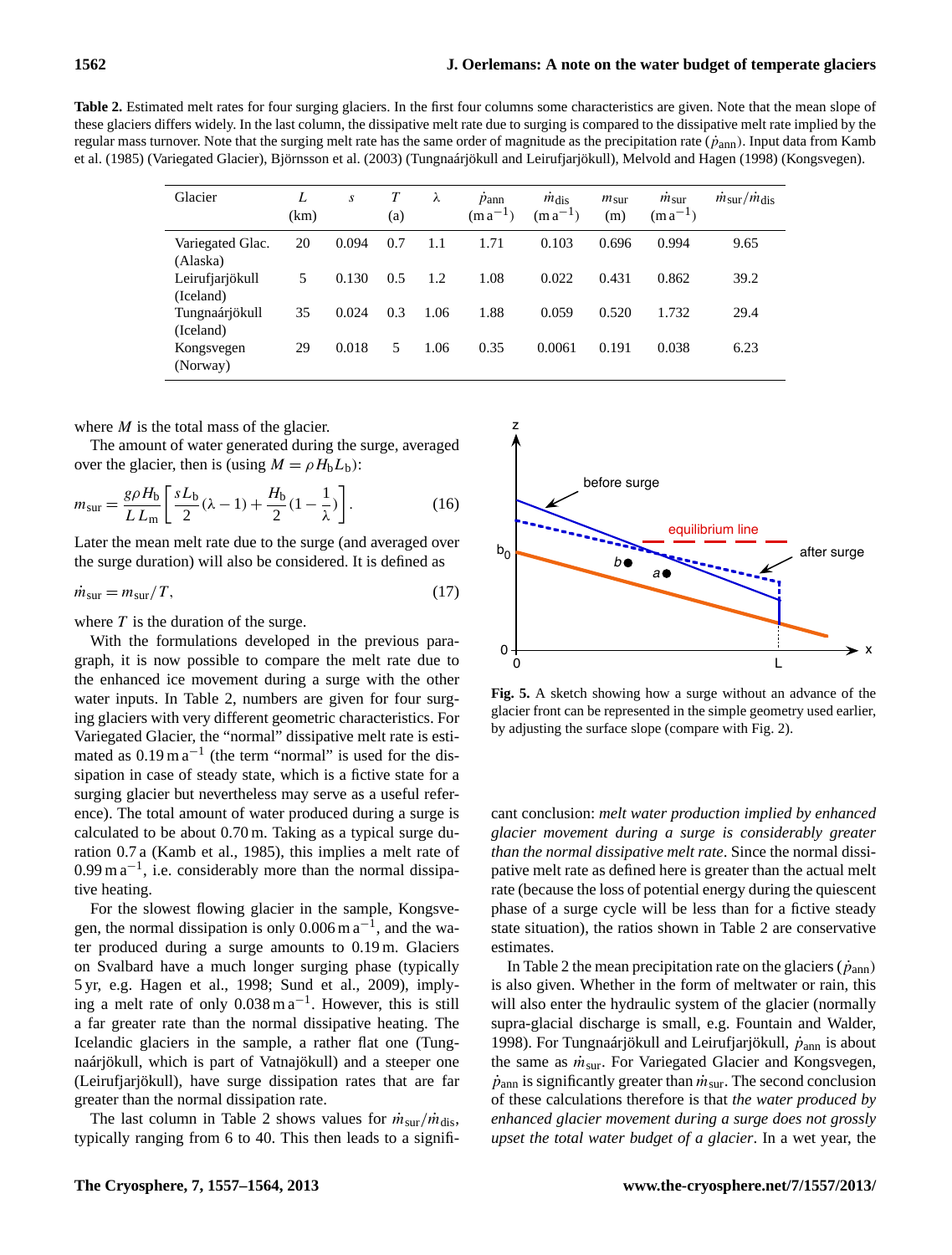same amount of water could be added just because of excessive precipitation.

Concerning the role of dissipative melting in the dynamics of a surging glacier, the findings of this study thus leave two possibilities: (i) water generated by the surging motion itself is less important than previously thought, or (ii) water generated by the surging motion accumulates in a part of the glacier base where surface meltwater and rain have no or very limited access. The second possibility seems to be in line with the fact that many surges are initiated in the lower accumulation zone (e.g. Raymond, 1987; Sund et al., 2009).

At this point it should be noted that the surging mechanism of Variegated Glacier has more to do with a restructuring of the hydraulic system (switch from a tunnel system to a pressurized linked-cavity system) than with the availability of basal water per se (Kamb et al., 1985). Here theories in which the production of water by the surge itself plays a crucial role (e.g. Fowler et al., 2001) are probably less applicable. Nevertheless, it is of interest to calculate the total dissipative melting during a surge and how this compares to other glaciers, as shown in Table 2.

## **5 Discussion**

For temperate glaciers, dissipation related to ice motion (deformation and sliding) and running englacial water implies melting of ice. The notion that dissipation in a glacier system can be estimated from the release of potential energy makes it possible to study the effect on the water budget. In this note this has been worked out for a simple glacier geometry, which illustrates the principle of the approach well. When sufficient input data are available, the procedure can also be applied to more complex geometries. However, this will probably not change the major conclusion, namely that the amount of water produced by enhanced ice motion during a surge is larger than that due to the regular mass turnover, but not larger than the amount of water supplied by surface melt and rain.

Surges do not always lead to a significant advance of the glacier front (e.g. Sund et al., 2009). Some surges only lead to thinning in the upper part of a glacier and thickening in the lower part. This also implies a lowering of the centre of gravity, and for a simple schematic representation (Fig. 5) the dissipation can be calculated by analogy with the approach taken for advancing glaciers (not discussed further here). In fact, formulations for the dissipation can be developed for more complex geometries as well, but then it appears to be more useful to use geometries of real glaciers and to evaluate Eq. (2) before and after a surge.

Here only the *total* water budget has been considered, which is a clear limitation of the theory. A number of quantitative theories of glacier surges have also considered a glacier as a single entity, the dynamics of which can be described by characteristic variables (e.g. the "lumped parameter model" of Fowler et al., 2001; Mayer et al., 2011). Other models with spatial resolution to calculate the ice flow have very simple treatments of basal water. For instance, Flowers et al. (2011) *prescribed* basal water pressure to match observed sliding velocities. Van Pelt and Oerlemans (2012) calculate the production of basal water explicitly, but do not include a realistic water routing system. The present study suggests that, in future, numerical modelling of glacier surge water inputs from enhanced basal sliding, surface meltwater and rain have to be dealt with in combination with a spatially distributed water routing system.

Transient behaviour has not been considered in this paper. All calculations were carried out for steady states, or for the difference between two steady states (in the case of surges). The theory could be extended to cases where more mass is removed from a glacier than added, or the other way around. However, it is likely that, for steadily retreating or advancing glaciers, the relative importance of the various terms in the water budget will be similar to that for the steady-state cases considered here. Even for strongly retreating glaciers, the flow of mass and surface water through the system remains substantial.

*Acknowledgements.* I am grateful to Ward van Pelt for his constructive criticism and detailed comments on a draft of this paper. The referees (Anonymous, T. Jóhannesson, D. Brinkerhoff) are thanked for their valuable suggestions for improving the clarity of this paper.

Edited by: M. Sharp

### **References**

- Anderson, B., Lawson, W., Owens, I., and Goodsell, B.: Past and future mass balance of Ka Roimata o Hine Hukatere (Franz Josef Glacier), J. Glaciol., 52, 597–607, 2006.
- Anderson, R. S., Anderson, S. P., MacGregor, K. R., Waddington, E. D., O'Neel, S., Riihimaki, C. A., and Loso, M. G. : Strong feedbacks between hydrology and sliding of a small alpine glacier, J. Geophys. Res., 109, F03005, doi[:10.1029/2004JF000120,](http://dx.doi.org/10.1029/2004JF000120) 2004.
- Andreassen, L. M. and Winsvold, S. H.: Inventory of Norwegian Glaciers, NVE, Oslo, 236 pp., 2012.
- Björnsson H., Pálsson, F., Sigurdsson, O., and Flowers, G. E.: Surges of glaciers in Iceland, Ann. Glaciol., 36, 82–90, 2003.
- Budd, W. F.: A first simple model of periodically self-surging glaciers, J. Glaciol., 14, 3–21, 1975.
- Dunse, T., Schuler, T. V., Hagen, J. O., and Reijmer, C. H.: Seasonal speed-up of two outlet glaciers of Austfonna, Svalbard, inferred from continuous GPS measurements, The Cryosphere, 6, 453– 466, doi[:10.5194/tc-6-453-2012,](http://dx.doi.org/10.5194/tc-6-453-2012) 2012.
- Flowers, G. E., Roux, N., Pimentel, S., and Schoof, C. G.: Present dynamics and future prognosis of a slowly surging glacier, The Cryosphere, 5, 299–313, doi[:10.5194/tc-5-299-2011,](http://dx.doi.org/10.5194/tc-5-299-2011) 2011.
- Fountain, A. G. and Walder, J. S.: Water flow through temperate glaciers, Rev. Geophys., 36, 299–328, 1998.
- Fowler, A. C., Murray, T., and Ng, F. S. L.: Thermally controlled glacier surging, J. Glaciol., 42, 527–538, 2001.